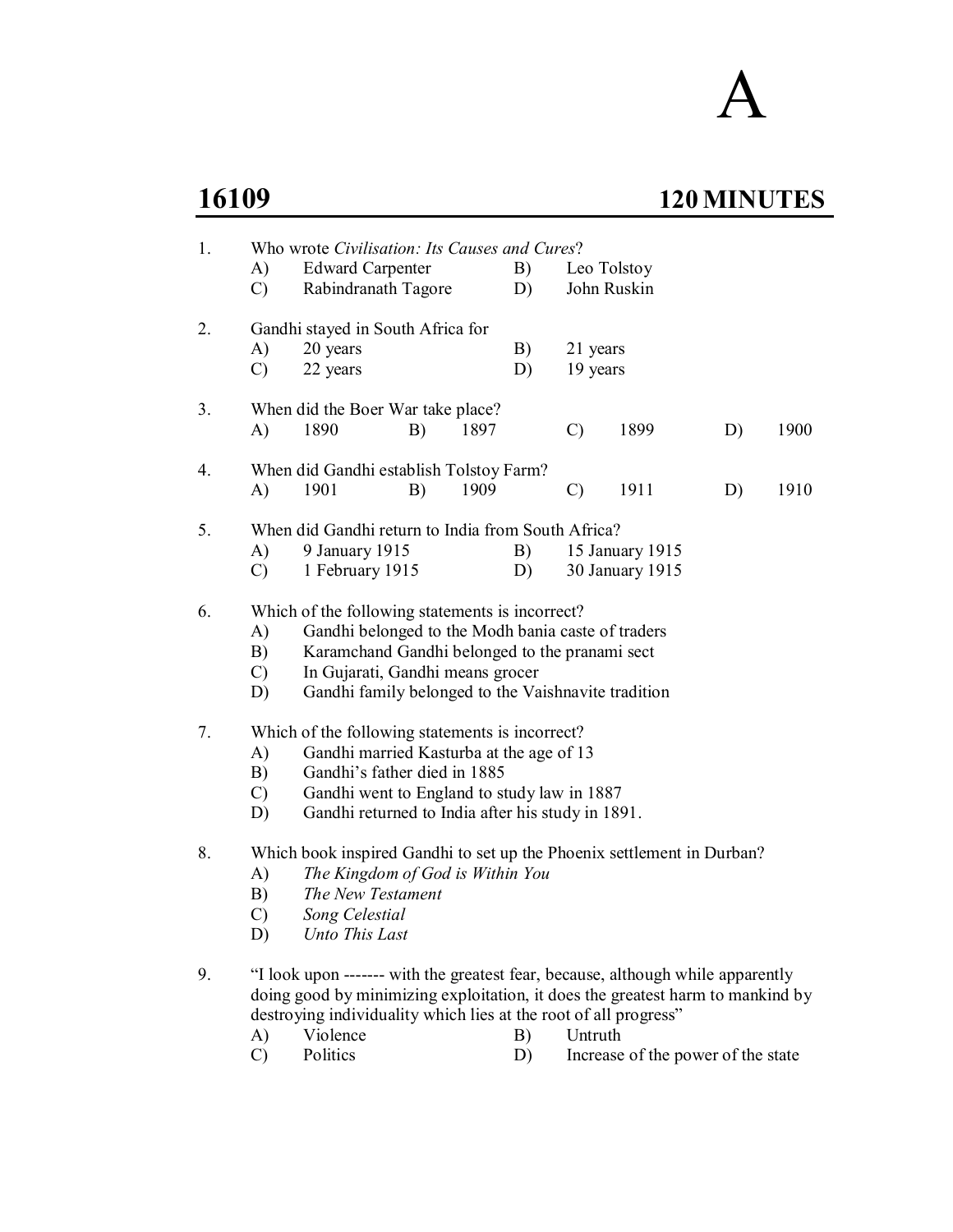| 10. | Gandhi said "They say 'means are after all means'. I would say 'means are after |  |  |  |  |
|-----|---------------------------------------------------------------------------------|--|--|--|--|
|     | all -------"                                                                    |  |  |  |  |

- A) Everything B) Something
- C) Absolute D) Most significant

#### 11. Whom did Gandhi consult in times of doubt for guidance?

- A) Pranjivan Mehta B) Vinoba Bhave<br>C) Ravchandbhai B) Mahadev Desai
- C) Raychandbhai D)

#### 12. Anekantavada is associated with

- A) Jainism B) Buddhism
- C) Hinduism D) Sufism

#### 13. Which of the following is the order of birth of Gandhi's sons?

- A) Devdas, Ramdas, Manilal, Harilal
- B) Ramdas, Harilal, Devdas, Manilal
- C) Manilal, Harilal, Ramdas, Devdas
- D) Harilal, Manilal, Ramdas, Devdas

#### 14. Which sacred text did Gandhi describe as his 'eternal mother?'

- A) The Bible B) The Upanishads
- C) The Gita D) Yogasutra

#### 15. Gandhi named his first political organization in 1894 as Natal Indian Congress in honour of

- A) Gopala Krishna Gokhale B) W C Bannerjee
- C) Dadabhai Naoroji D) R C Dutt

#### 16. Gandhi's autobiography was originally written in Gujarati. Who translated it into English?

- A) Maganlal Gandhi B) Sushila Nayar
- C) Mahadev Desai D) Pyarelal

#### 17. Which of the following is not a vow taken by Gandhi before he left for England?

- A) Not to eat meat B) Not to drink Alcohol
- C) Not to eye other women D) Not to lie

#### 18. Who inspired Gandhi with Ram Ram in his childhood?

- A) Putlibhai B) Kasturba
- C) Rambha Dai D) Lakshi Das

#### 19. Which of the following statements comes close to Gandhi's concept of human nature?

- A) Human nature is inherently good
- B) Human nature is occasionally good
- C) Human nature includes both good and evil
- D) Although human nature is bad it can be improved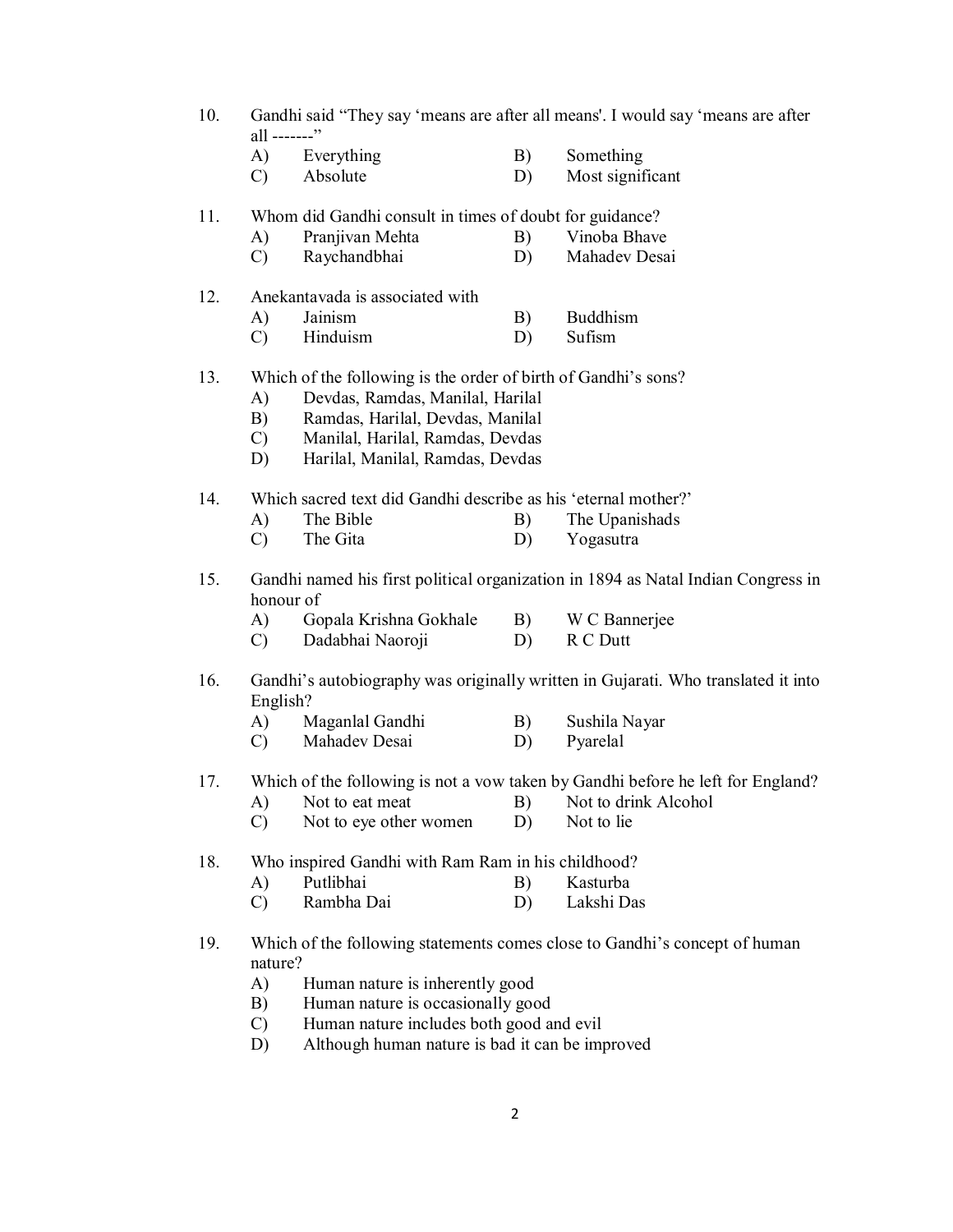- 20. During his entire life, Gandhi wrote three book-length works. They were;
	- A) *Hind Swaraj, Satyagraha in South Africa, An Autobiography or The story of my experiments with truth*
	- B) *Hind Swaraj, Satyagraha in South Africa, The untouchables*
	- C) *Hind Swaraj, Small is beautiful, An Autobiography or The story of my experiments with truth*
	- D) *Hind Swaraj, Economy of Permanence, An Autobiography or The story of my experiments with truth*
- 21. Which of the following principles is not drawn by Gandhi from a reading of Ruskin's *Unto This Last*?
	- A) That the good of the individual is contained in the good of all.
	- B) That a lawyer's work has the same value as the barber's, inasmuch as all have the same right of earning their livelihood from their work.
	- C) That a life of labour, ie., the life of the tiller of the soil and the handicraftsman, is the life worth living.
	- D) To be truthful is the highest goal of human life
- 22. Ruskin's principles inspired Gandhi to develop the concept of
	- A) Satyagraha B) Asteya
	- C) Bread Labour D) Nishkamakarma

23. Real swaraj will come not by the acquisition of authority by a few but by the acquisition of the capacity by all to -------- authority when it is abused. In other words, swaraj is to be obtained by educating the masses to a sense of their capacity to regulate and control authority

- A) consent to B) assist
- C) work with D) resist
- 24. Gandhi said, in an enlightened anarchy everyone is -------
	- A) his own ruler B) his own servant
	- C) his own master D) his own slave

25. According to Gandhi ------- in the real sense of the term, consists not in the multiplication, but in the deliberate and voluntary restriction of wants.

- A) Life B) Sarvodaya
- C) Civilization D) Aparigraha

26. "In the ideal state, therefore, there is no political power because there is no State. But the ideal is never fully realized in life. Hence the classical statement of ------- that that government is best which governs the least"

- A) Vivekananda B) Thoreau
- C) Ruskin D) Tolstoy

27. Which of the following vows given below is not necessary for Ashram life?

- A) Truth B) Non-possession
- C) Non-stealing D) Not telling lies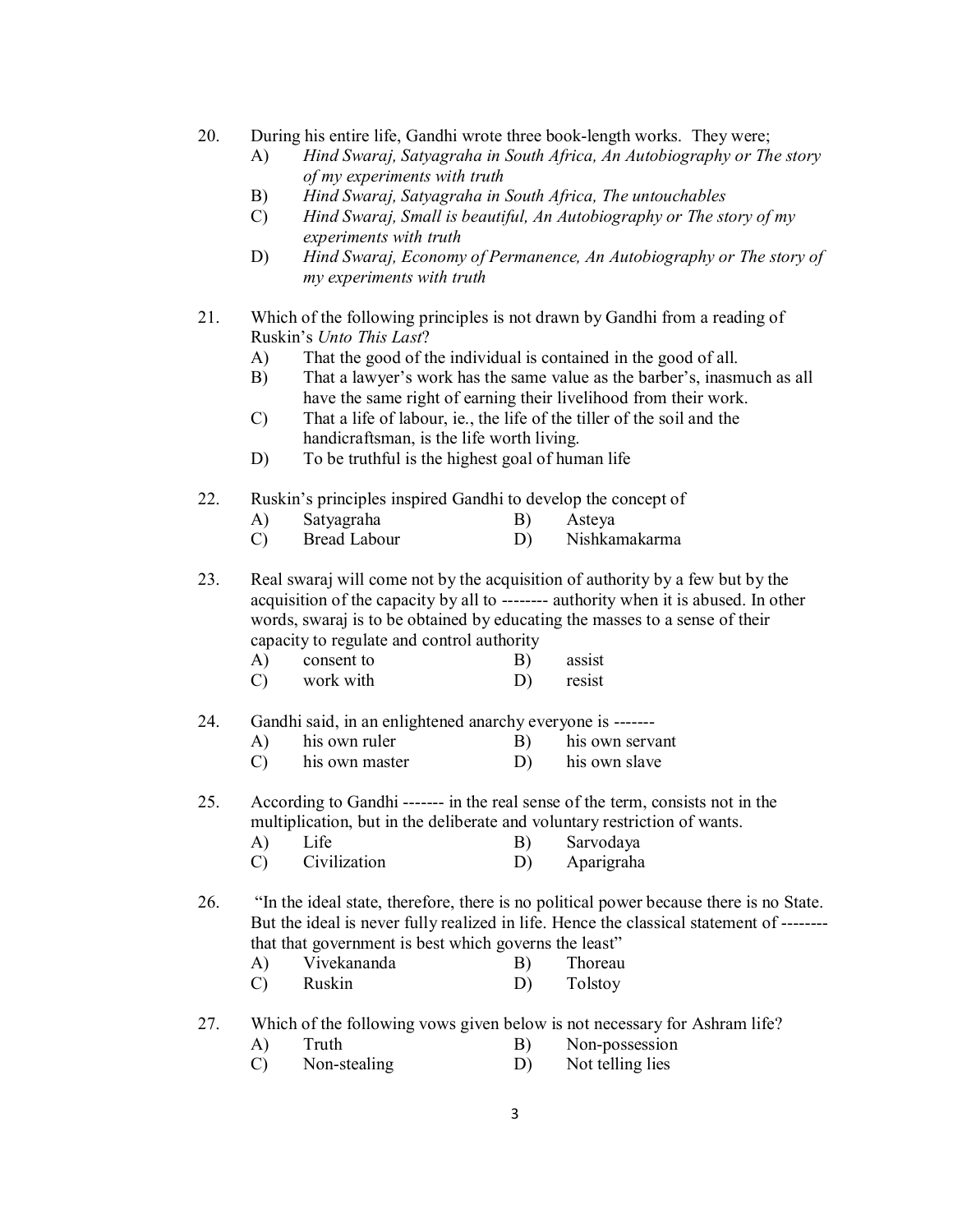- 28. Which of the following sentences of Gandhi relating to education is incorrect?
	- A) Education is the art of drawing out full manhood of the children under training
	- B) Literacy is not the end of education nor even the beginning
	- C) Education seeks to equip the child or adult with skills necessary for a successful life in modern society
	- D) Religious education must be the sole concern of religious associations.

#### 29. When was the Wardha conference held?

A) 1935 B) 1936 C) 1937 D) 1938

## 30. Which resolution was not adopted at the Wardha Conference?

- A) Free and compulsory education should be provided for seven years on a nation-wide scale
- B) The medium of instruction should be the mother-tongue.
- C) The process of education should centre around some form of manual and productive work
- D) Children all over India should be taught basic English
- 31. Which organization was created to promote basic education?
	- A) Hindustani Talimi Sangh
	- B) Indian Association for Basic Education
	- C) Hindustani Basic Education Forum
	- D) Nai Talim Sangh
- 32. Who among the following was the chief organizer of the Jamia Nagar Conference on basic education in 1941?
	- A) Abul Kalam Azad B) Badruddin Tyabji
	- C) Zakir Hussain D) Sayed Ahmed Khan

#### 33. According to Gandhiji higher education should be

- A) In English
- B) In English and Hindustani
- C) In English and Local Language
- D) In Local Language only

#### 34. Which of the following is incorrect as far as Gandhi is concerned?

- A) Purity of personal life is the one indispensable condition for building a sound education.
- B) The end of all education should surely be service
- C) Literary training by itself adds not an inch to one's moral height
- D) Government schools are the best means of education

## 35. Who wrote *The Economy of Permanence*?

- A) J C Kumarappa B) Bharathan Kumarappa
	-
- C) Thorstein Veblen D) E F Schumacher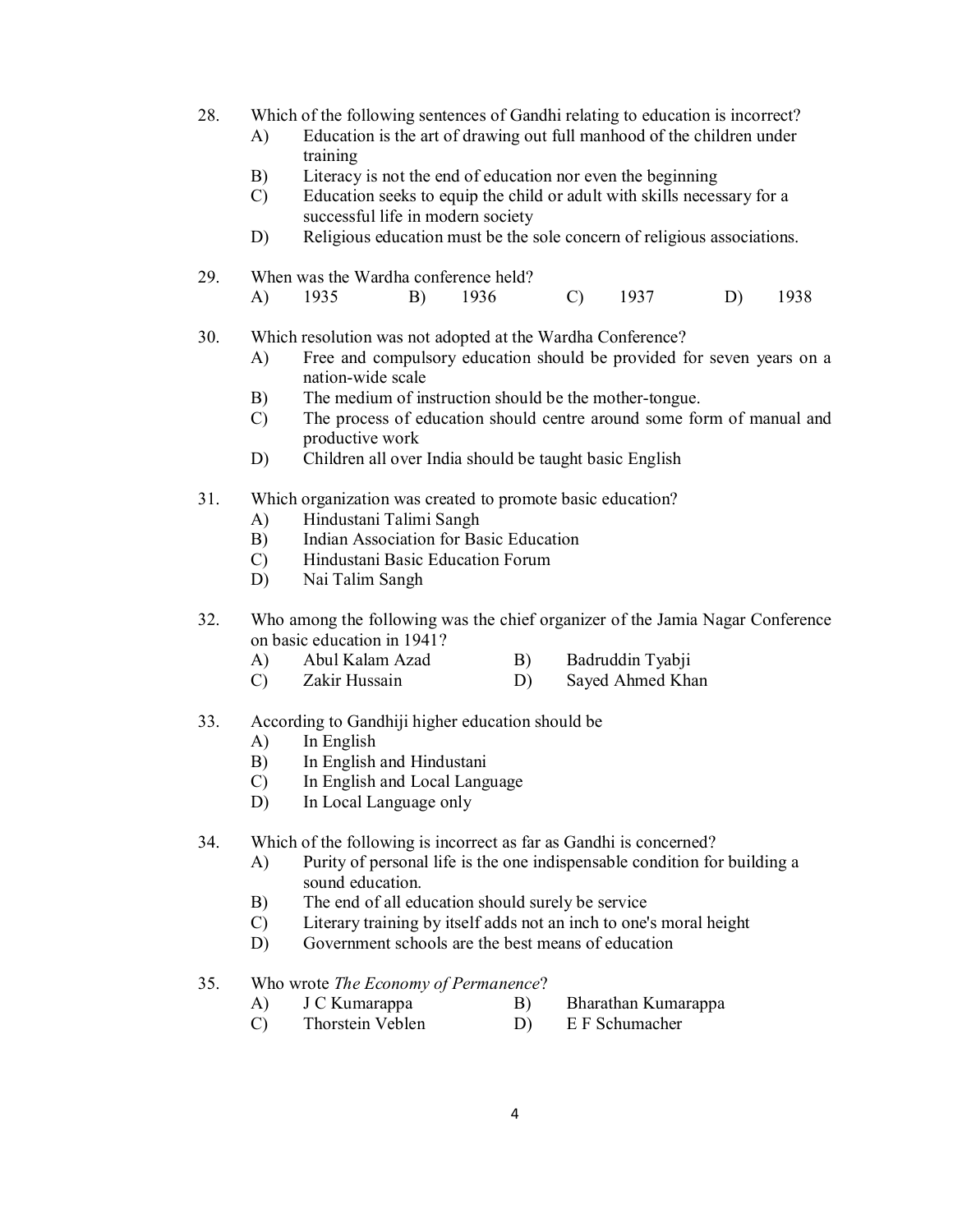- 36. Who wrote the biography *Mahatma Gandhi: The Man who Became one with the Universal being* (1924)?
	- A) C F Andrews B) Romain Rolland
	- C) B R Nanda D) Herman Kallenbach

#### 37. Who formed the Communities of the Ark?

- A) E F Schumacher B) Martin Luther King Jr
- C) Lanza Del Vasto D) Henry Polak
- 38. Who is the author of the book *Small is beautiful: A study of Economics as if people mattered*?
	- A) Schumpeter B) M K Gandhi
	- C) J M Keynes D) E F Schumacher

## 39. Consumption preferences for domestic goods against preferences for foreign goods means

- A) Bread labour B) Trusteeship
- C) Swadeshi D) Work
- 40. According to Gandhi, "the leveling down of few rich in whose hands is concentrated the bulk of the nation's wealth on the one hand and leveling up of semi- starved naked millions on the other" is possible through
	- A) Nonviolence B) Trusteeship
	- C) Bread Labour D) Economic equality

## 41. ---------- is the Gandhian ideal of welfare

- A) Maximum welfare B) Sarvodaya
- C) Social welfare D) Welfare

## 42. Gandhian doctrine of -------- strongly emphasise on self – reliance and self – sufficiency.

- A) Bread labour B) Trusteeship
- C) Swadeshi D) Non Violence

#### 43. Gandhian economics is opposed to

- A) Ethics B) Ethical neutrality
- C) Value in use D) Moral values
- 44. -------- is the time spent by one person in obtaining goods that can be later exchanged for the desired necessities themselves.
	- A) Swaraj B) Bread labour
		- C) Trusteeship D) Work
- 45. The idea of 'intermediate technology' first articulated by E F Schumacher is also known as
	- A) Medium technology B) Industrial technology
	- C) Agricultural technology D) Appropriate technology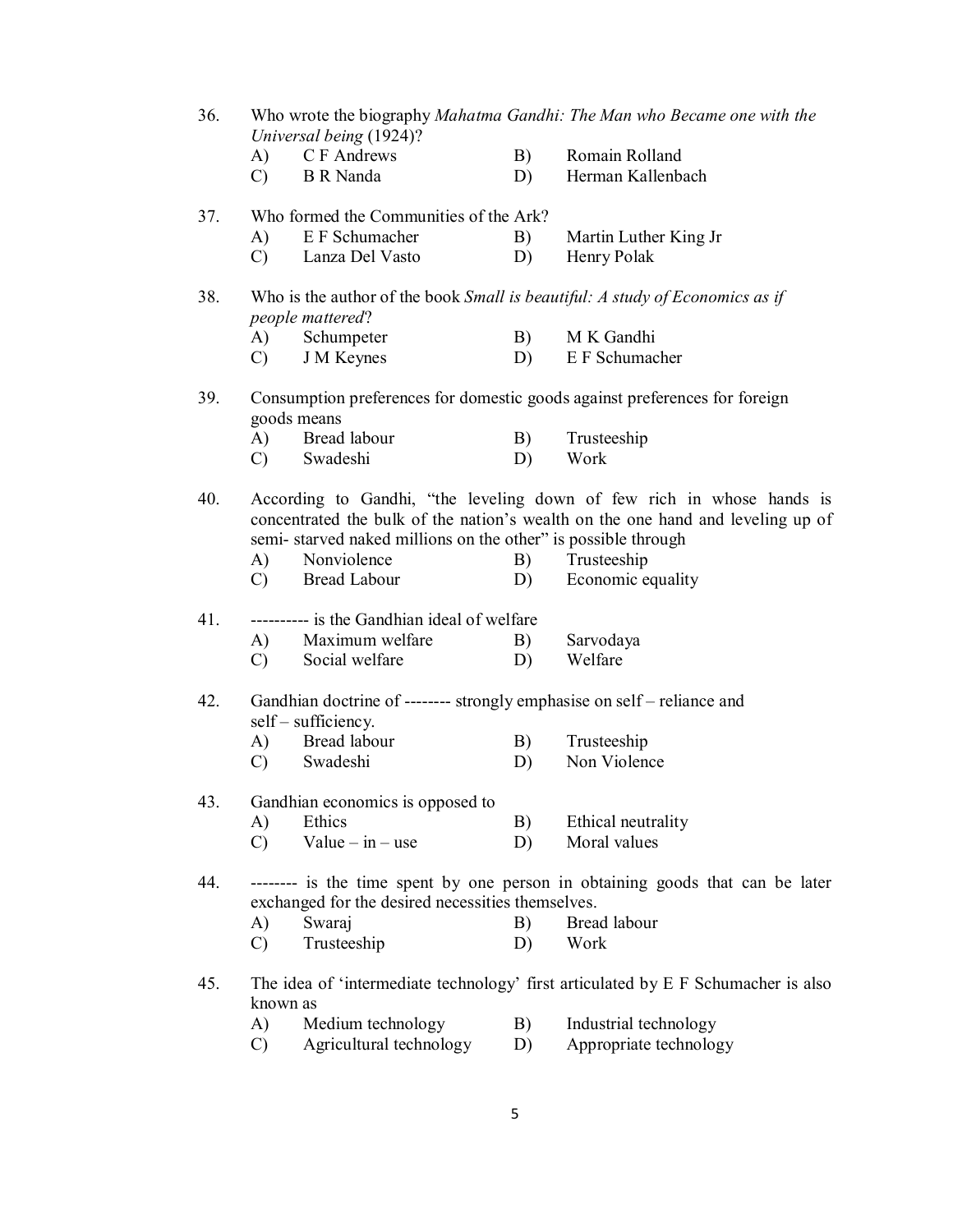- 46. Which of the following statements is incorrect from a Gandhian perspective?
	- A) Mass production contributes to decentralization
	- B) Production by masses contribute to decentralization
	- C) Mass production is ecologically unsustainable
	- D) Production by masses is compatible with the laws of ecology

47. ------ was the solution prescribed by Gandhi for addressing the enforced idleness for nearly six months in the year of an overwhelming majority of India's population.

- A) Industry B) Khadi
- C) Agriculture D) Cattle rearing
- 48. Hind Swaraj was described as 'work of a fool' by -------
	- A) A. Gokhale B) B G Tilak C) M A Jinnah D) R. Tagore
- 49. Gandhi
	- A) Wished to make state stronger than societies
	- B) Wished to make society stronger than state
	- C) Wished to make society and state equal
	- D) None of the above
- 50. Which of the following philosophies believed in the glorification of the state at the expense of the individual?
	- A) Marxism B) Democracy
	- C) Fascism D) Syndicalism

## 51. Which of the following statements is incorrect as far as Gandhi is concerned?

- A) Gandhi did not give much thought to the organization of urban local government
- B) Gandhi saw panchayats as crucial to the building of non- violence
- C) Gandhi's ideal village had a population of approximately 10,000
- D) Gandhi's panchayats would teach the villagers to avoid disputes
- 52. Which of the following statements does not agree with Gandhi's thoughts on Panchayat Raj?
	- A) The Panchayat should be elected annually at a public meeting called for that purpose
	- B) The Panchayat should have both criminal and civil jurisdiction with respect to dispute resolution
	- C) No Panchayats should have any authority to impose fines
	- D) A Panchayat that fails to perform its duties can be disbanded by voters after a period six months
- 53. According to Gandhi
	- A) Economic progress and real progress are one and the same
	- B) Economic progress alone will eventually lead to real progress
	- C) Economic progress is antagonistic to real progress
	- D) None of the above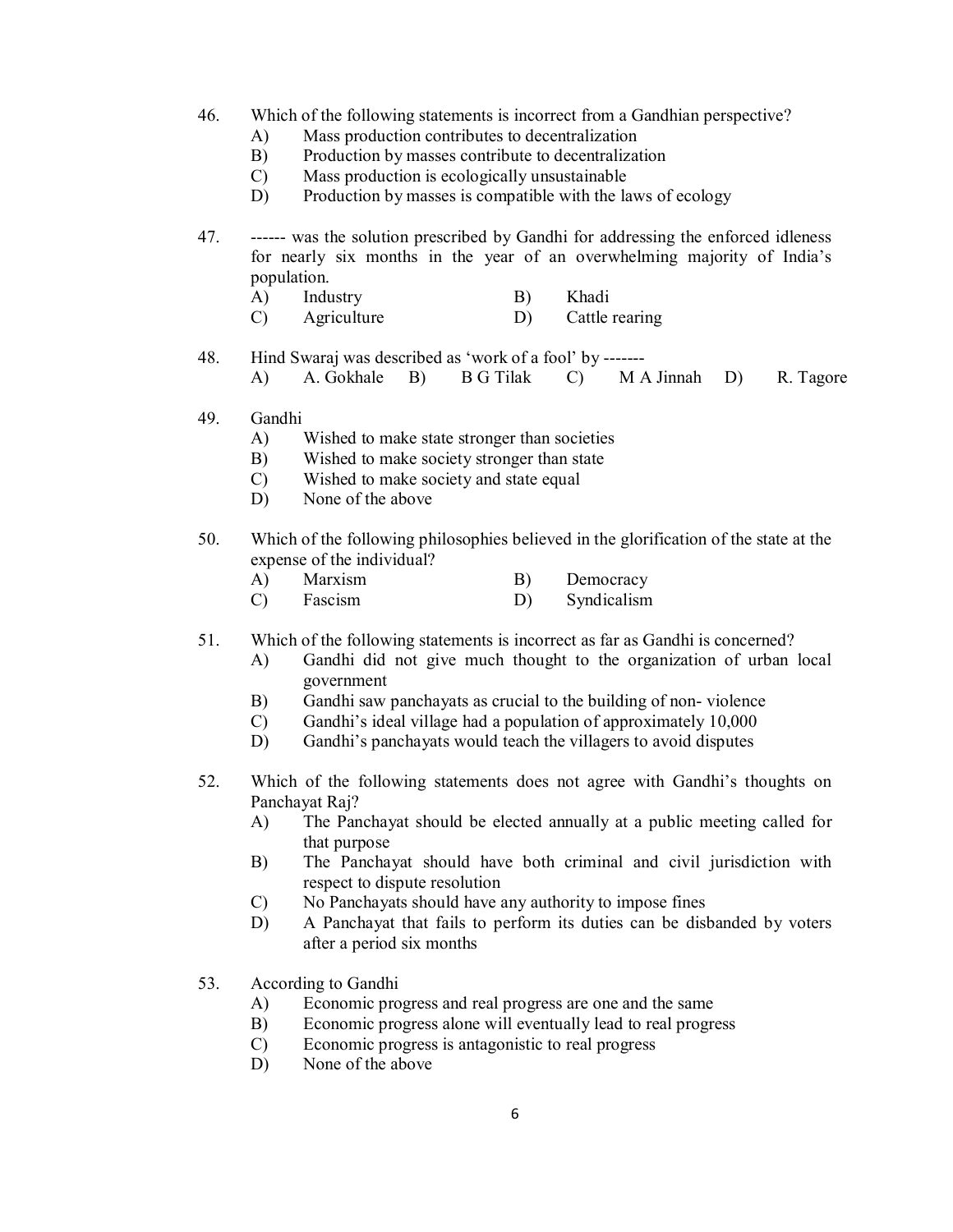- 54. Which of the following was considered by Gandhi as the chief symbol of modern civilization?
	- A) Roads
	- B) Steam engine
	- C) The medical profession
	- D) Machinery
- 55. Which of the following differences between Gandhi and Nehru is incorrect?
	- A) Nehru believed in industrialization
	- B) Nehru looked at villages as backward looking while Gandhi looked at them in positive terms
	- C) Gandhi, unlike Nehru, believed in the use of moral means in politics
	- D) None of the above
- 56. Which of the following statements is incorrect?
	- A) Gandhi believed in autarky
	- B) There will be no trade in inessentials
	- C) There will be trade if it flows from falsification of wants
	- D) Trade should not be based on comparative advantage
- 57. Which of the following statements by Gandhi relating to the use of gold ornaments is untrue?
	- A) Gandhi opposed wearing gold by both men and women
	- B) Poor Harijans and widows hardly had the means and the right to wear gold ornaments
	- C) Gandhi used the term 'artistic device' to denote gold ornaments
	- D) Gandhi was in favour of banning the use of gold by law
- 58. "Earth provides enough to satisfy every man's ---------, but not for every man's greed"
	- A) desire B) want
	- C) need D) demand
- 59. Which of the following women activists was not influenced by Gandhi?
	- A) Petra Kelly B) Medha Patkar
	- C) Ela Bhatt D) Arundhati Roy
- 60. Who founded the Sarva Seva Sangh in 1923?
	- A) Vinoba Bhave B) Jayaprakash Narayan
	- C) Sarojini Naidu D) Jamnalal Bajaj
- 61. Bhoodan movement relates to --------
	- A) Voluntary giving up of a certain portion of land to the landless
	- B) Forceful possession of the land by landless
	- C) Free distribution of government land to the poor
	- D) Gifting of land to the government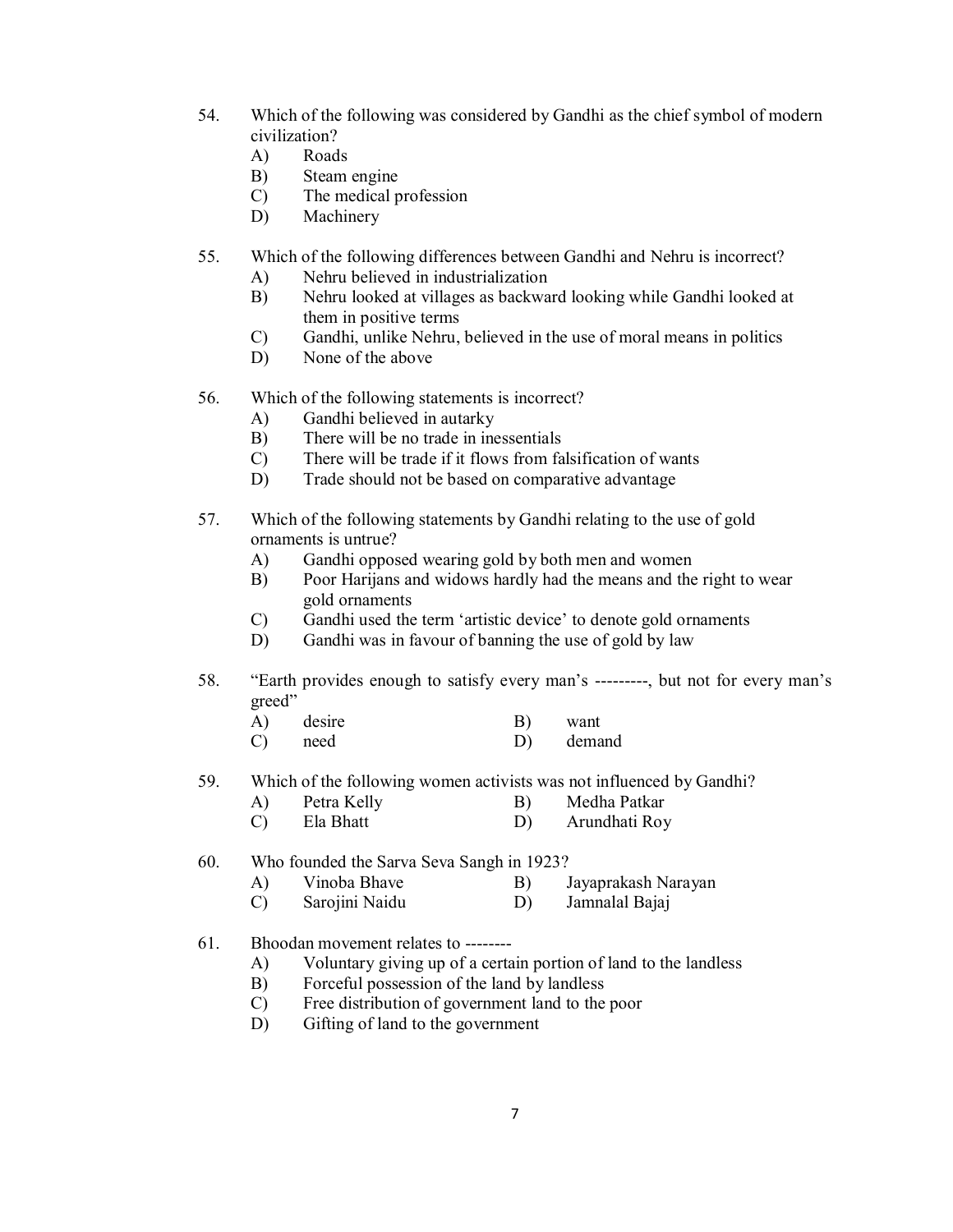- 62. How did Vinoba Bhave differ from Jaya Prakash Narayan?
	- A) Vinoba was a Gandhian but JP was not
	- B) Vinoba advocated bhoodan which was opposed by JP
	- C) Vinoba stood for saravodaya but JP favoured state initiated socialism
	- D) Unlike JP, Vinoba believed that satyagraha should be used only in very exceptional circumstances in independent India
- 63. Which of the following statements relating to JP is incorrect?
	- A) JP stood for total revolution
	- B) He was for party less democracy
	- C) JP was not in favour of strong Gram Sabhas
	- D) JP started Chatra Yuva Sangharsh Vahini
- 64. Which of the following group of activists is associated with the Chipko Movement?
	- A) Sunderlal Bahuguna, Baba Amte, Aruna Roy
	- B) Sunderlal Bahuguna, Harivallabh Pareek, Medha Patkar
	- C) Sunderlal Bahuguna, Vandana Shiva, P V Rajagopal
	- D) Sunderlal Bahuguna, Chandi Prasad Bhatt, Gaura Devi
- 65. Narmada Bachao Andolan was strongly supported by
	- A) Vinoba Bhave B) Baba Amte
	- C) Kiran Bedi D) Vandana Shiva
- 66. Anna Hazare is associated with
	- A) Ecology movement
	- B) Anti-corruption movement
	- C) Ex servicemen movement
	- D) Public interest litigation movement
- 67. Who defined Sustainable development as development that meets the needs of the present without compromising the ability of future generations to meet their own needs?
	- A) Gunnar Myrdal B) E F Schumacher
	- C) Brundtland D) Mehbub ul Huq
- 68. Which book of Gandhi provides clues about environmental protection?
	- A) *Hind Swaraj* B) *Satyagraha in South Africa*
		- C) *An Autobiography* D) None of the above
- 69. Which of the following statements expresses Gandhi's attitude towards women best?
	- A) Women are equal to men in all respects although physically they are conditioned to perform different roles
	- B) Women have equality in the family, but are bound to play a secondary role in politics
	- C) Women are not expected to be bread earners
	- D) Women are entitled to education, but not higher education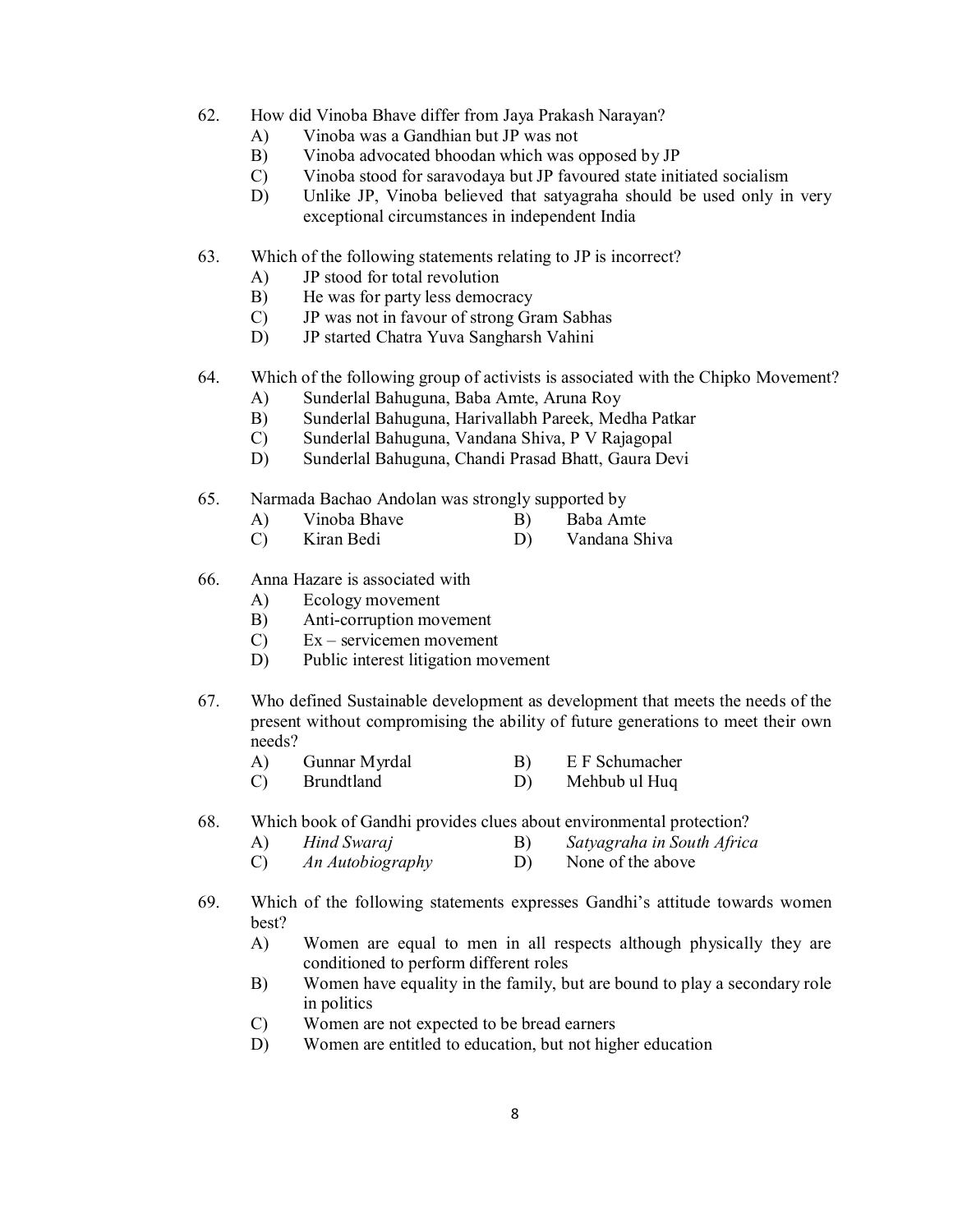- 70. In which year was the first nationwide noncooperation launched in India? A) 1915 B) 1920 C) 1925 D) 1930
- 71. Which of the following statements does not correctly differentiate between Satyagraha and passive resistance?
	- A) Satyagraha is a weapon of the strong
	- B) Satyagraha admits of no violence under any circumstance whatsoever
	- C) Satyagraha ever insists upon truth.
	- D) Passive resistance can be resorted to only by the physically strong while Satyagraha is used generally by the physically weak
- 72. According to Gandhi, "The Satyagrahi's object is to convert, not to -----, the wrong-doer"
	- A) kill B) defeat C) outwit D) coerce
- 73. Which of the following is not one of the rules for satyagrahis laid out by Gandhi?
	- A) Living faith in God
	- B) Belief in truth and non-violence
	- C) Wearing khadi and engage in spinning
	- D) Willingness to disobey jail rules when arrested
- 74. Which of the following statements relating to Vaikom Satyagraha is not correct?
	- A) *Vaikom Satyagraha* was the first systematically organized agitation in Kerala against orthodoxy to secure the rights of the depressed classes.
	- B) No mass agitation in Kerala acquired so much all-India attention and significance in the twentieth century as the *Vaikom Satyagraha*
	- C) Gandhi did not want non-Hindus to engage in Vaikom Satyagraha
	- D) Gandhi succeeded in changing the mind of the orthodox Brahmins in the very first attempt itself in Vaikom
- 75. Gandhi Founded Satyagraha Sabha to protest against the
	- A) Government of India Act 1919
	- B) Rowlatt Act
	- C) Jallianwala bagh Massacre
	- D) Salt law
- 76. Which movement was launched along with Khilafat movement?
	- A) Non-cooperation movement
	- B) Civil disobedience movement
	- C) Home rule movement
	- D) Swadeshi movement
- 77. How did Gandhi contribute to the Boer War?
	- A) He betrayed the British
	- B) He refused to cooperate with the British
	- C) He recruited soldiers for the British
	- D) He organized a medical corps for the British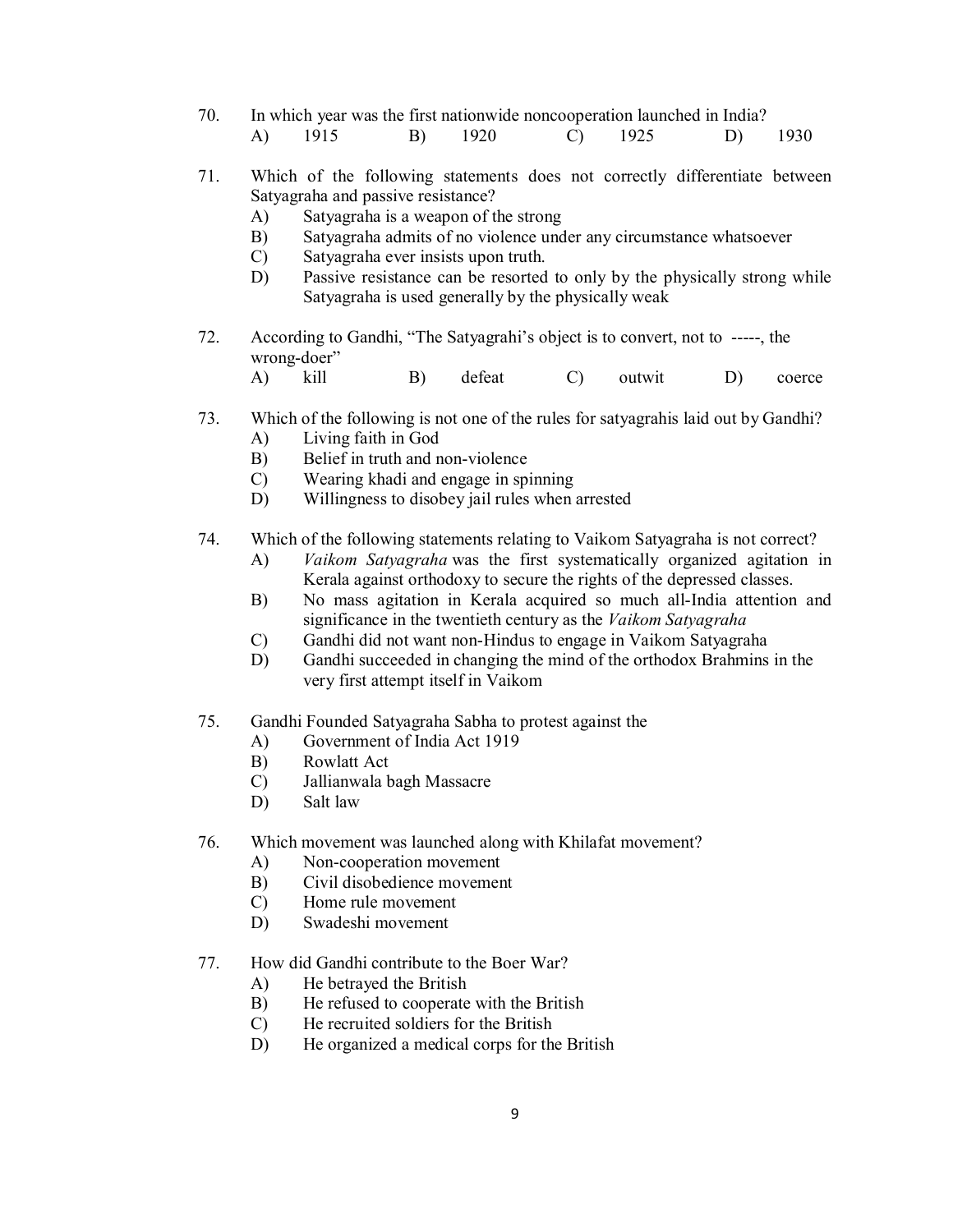- 78. Who of the following leaders accompanied Gandhi to Champaran in 1917?
	- A) Sardar Patel, Motilal Nehru, Badruddin Tyabji
	- B) Rajendra Prasad, J B Kripalani, Mahadev Desai
	- C) Zakir Hussain, Sarojini Naidu, Jawaharlal Nehru
	- D) None of the above
- 79. In Ahmedabad Mill strike Gandhi resorted to ------ to pressurize the mill owners
	- A) Boycott
	- B) Non-cooperation
	- C) Fast unto Death
	- D) Nonviolent occupation of mills

80. Which of the following statements is incorrect?

- A) Civil Disobedience Movement was launched in 1930
- B) It began with the Dandi March.
- C) Lakhs of people including a large number of women participated actively in the civil disobedience movement
- D) People continued to pay their taxes during civil disobedience.
- 81. Peace is
	- A) Absence of personal violence only
	- B) Absence of personal violence and cultural violence
	- C) Absence of personal, structural and cultural violence
	- D) Absence of personal, structural and psychological violence
- 82. Positive peace implies the presence of
	- A) Justice B) Mercy
	- C) Truth D) Forgiveness

#### 83. Which of the following is not a characteristic of peace studies?

- A) It is purely empirical
- B) It looks at all levels of interaction
- C) It is value-based and action- oriented
- D) It is broadly interdisciplinary

84. Which of the following statements relating to the origin of peace studies is untrue?

- A) The Scandinavian countries were the first to initiate peace studies centres in Europe
- B) The historical peace churches took the lead to start peace studies in the US
- C) The journal of peace research was started in the eighties
- D) The first US program in Peace Studies was started in 1948 at Indiana's Manchester College.
- 85. Who is known as the father of peace studies?
	- A) Kenneth Boulding B) Adam Curle
		-
	- C) Chadwick Alger D) Johan Galtung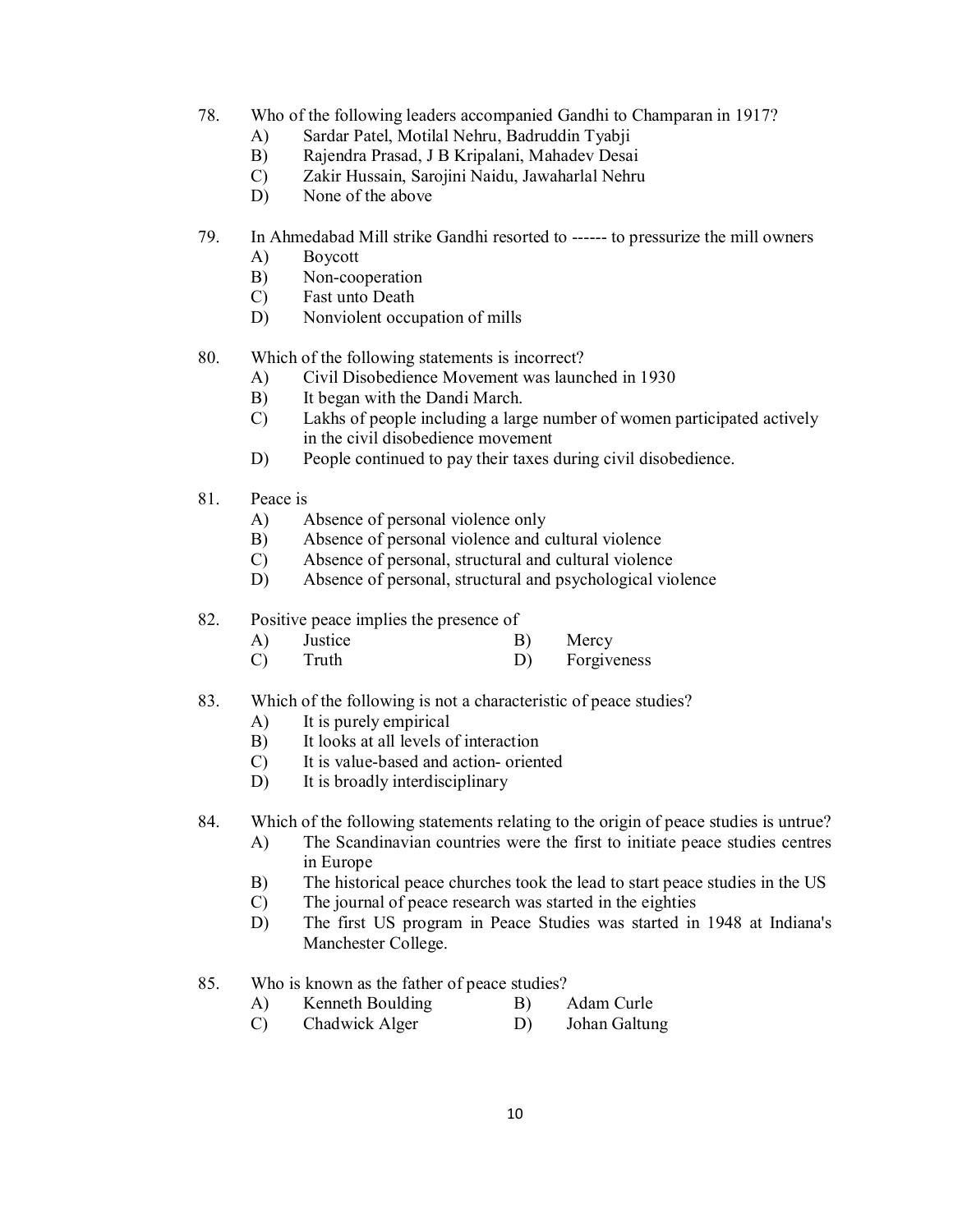- 86. Patriarchy is a case of
	- A) Structural violence B) Cultural violence
	- C) Psychological violence D) Personal violence
- 87. For Gandhi peace is possible only in an
	- A) Agrarian society based on affluence
	- B) Industrial society based on frugality
	- C) A rural society based on fulfillment of basic needs
	- D) An industrial society of high mass consumption
- 88. Gandhian Satyagraha can be seen as a means of
	- A) Conflict management B) Conflict transformation
	- C) Conflict resolution D) None of the above
- 89. Which of the following universities has a full Masters programme in peace studies?
	- A) Jawaharlal Nehru University
	- B) Jammu University
	- C) Bangalore University
	- D) Jamia Millia University
- 90. Which of the following statements relating to Shanti Sena is incorrect?
	- A) Shanti Sena is a term coined to denote voluntary peace keepers in situations of communal conflict
	- B) Vinoba and Jayaprakash Narayan were its key enunciators after Gandhi's departure
	- C) The Madurai Kamaraj University has institutionalised Shanti Sena as part of its curriculum
	- D) Shanti Sena has a presence as part of the Sarvodaya movement in Sri Lanka
- 91. Which of the following statements does not agree with Gandhi's scheme of education?
	- A) The children should live at home, they should not be separated from their parents
	- B) Children should not be sent to a residential school
	- C) Children should not have any privileges.
	- D) Children should be provided religious instruction
- 92. What is Military industrial complex?
	- A) The establishment of industries near military camps
	- B) The compulsory post of military personnel in industries
	- C) Unholy nexus between military generals and industry for mutual gain
	- D) The creation of military industries in key locations to promote employment opportunities
- 93. Who was the chairperson of the Truth and Reconciliation Commission of South Africa?
	-
	- A) Nelson Mandela B) Bishop Desmond Tutu
	- C) Tabo Mbeki D) Winnie Mandela
		-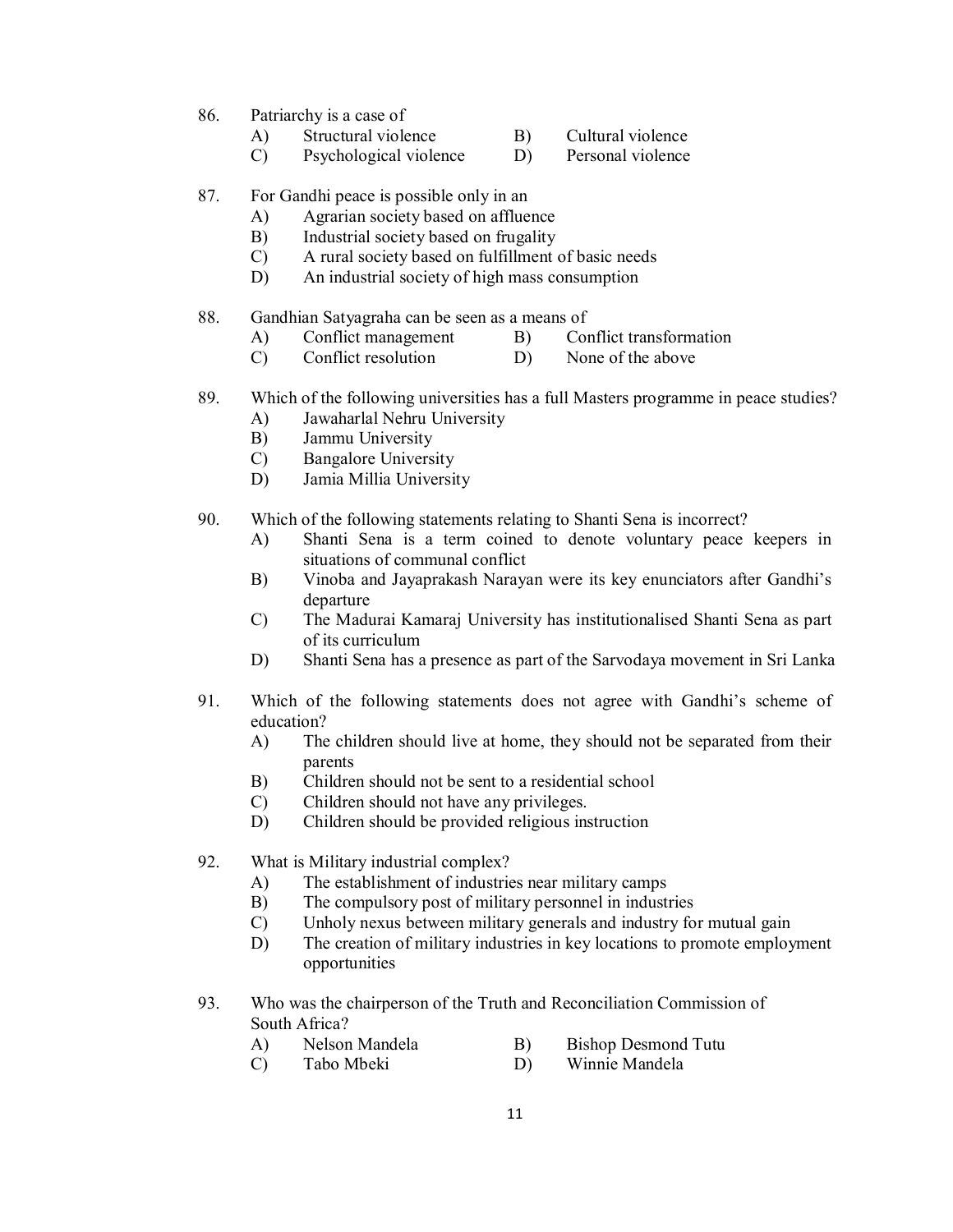94. Who wrote the book *The Politics of Non–Violent Action?*

- A) Johan Galtung B) Richard Gregg
	- C) Jean Bondurant D) Gene Sharp

95. Who wrote *Gandhian Non – Violent struggle and untouchables in South India: The 1924 – 25 Vykom Satyagraha and mechanism of change?*

- A) Robin Jeffery B) Mary King
- C) Judith Brown D) Mary Kom

#### 96. Who wrote A Plea for Vegetarianism?

- A) John Ruskin B) John Dewey
- C) Henry Salt D) C F Andrews

#### 97. Drain theory is associated with

- A) R C Dutt B) Jeremy Bentham
	- C) Dadabhai Navroji D) Ranade
- 98. Which of the following statements does not fit in with Gandhi's views on machinery?
	- A) All machinery that displaces labour is bad
	- B) Machinery that reduces the burden of heavy labour is good
	- C) Capital intensive machinery is good
	- D) Machinery in itself is not bad but its profit motive is bad

## 99. Swaraj means

- A) Rule over one's own self so as to minimize the role of external rule
- B) Political independence only
- C) Electing a government consisting of Indians
- D) Personal determination to attain one's goals

#### 100. Gandhi described the British Parliament as

- A) Ivory tower B) A market
- C) A sterile woman D) A white elephant

101. A Sarvodaya leader who was against nuclear weapon testing in India

- A) JP B) Vinobe Bhave
- C) Lal Bahadur Sastri D) R R Diwakar

#### 102. What is the other side of the coin of Satyagraha?

- A) Swaraj
- B) Constructive programme
- C) Sarvodaya
- D) Passive resistance

## 103. Who is known as Deenabandhu?

- A) C F Andrews B) Herman Kallenbagh
- C) Henry Polak D) Verrier Elwin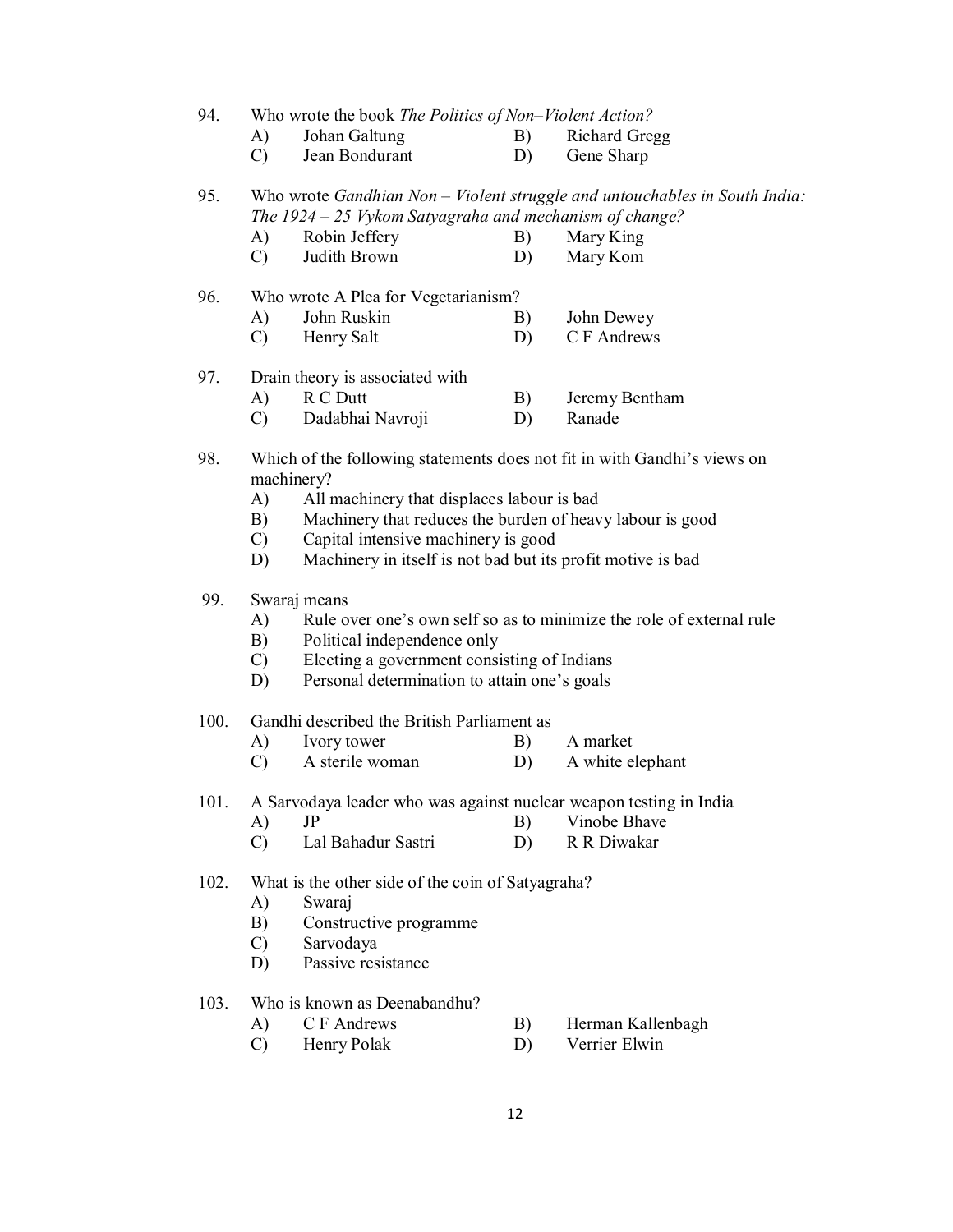- 104. Gandhi was influenced by the epithet 'one step enough for me' which is attributed to:
	- A) John Ruskin B) Tolstov
	- C) Cardinal Newman D) Thoreau
- 105. The Sarvodaya social order principle is based on the principle of ------
	- A) Live and let live B) Toleration
	- C) Respect D) Oneness of all life
- 106. Which of the following statements represents Gandhi's views on varna system
	- A) Varna is synonymous with caste
	- B) Varna is a healthy division based on birth while caste is a perversion of it
	- C) All varnas are not equal
	- D) A person born in a varna cannot engage in occupations belonging to another varna
- 107. The dalits criticized the Gandhian approach to Harijan uplift on grounds of -----
	- A) Casteism
	- B) Lack of sincerity
	- C) Absence of dalits subjectivity
	- D) Paternalism
- 108. During which movement did Gandhi develop interest in the welfare of tribals for the first time?<br>A) Kerala Satyagraha
	- A) Kerala Satyagraha B) Non-cooperation movement
	- C) Bardoli Satyagraha D) Civil disobedience campaign
- 109. From where did Tamil leader Periyar familiarize himself with technique of Gandhian resistance
	- A) Guruvayoor B) Madras
	- C) Ahmedabad D) Vaikom
- 110. Which African nationalist congress leader adopted principled form of non- violent protest through his defiance campaign?
	- A) Kwame Nkrumah B) Chief Luthuli<br>C) Oliver Tambo D) Samora Mach
	- C) Oliver Tambo D) Samora Machel
- 111. Which of the following is not included in the seven social sins endorsed by Gandhi?
	- A) Eating without working
	- B) Politics without principles
	- C) Wealth without work
	- D) Knowledge without character
- 112. Who criticized Gandhi on the ground that he was a representative of Indian bourgeoisie?
	- A) Indian Marxists B) Socialists
	- C) Feminists D) Maoists